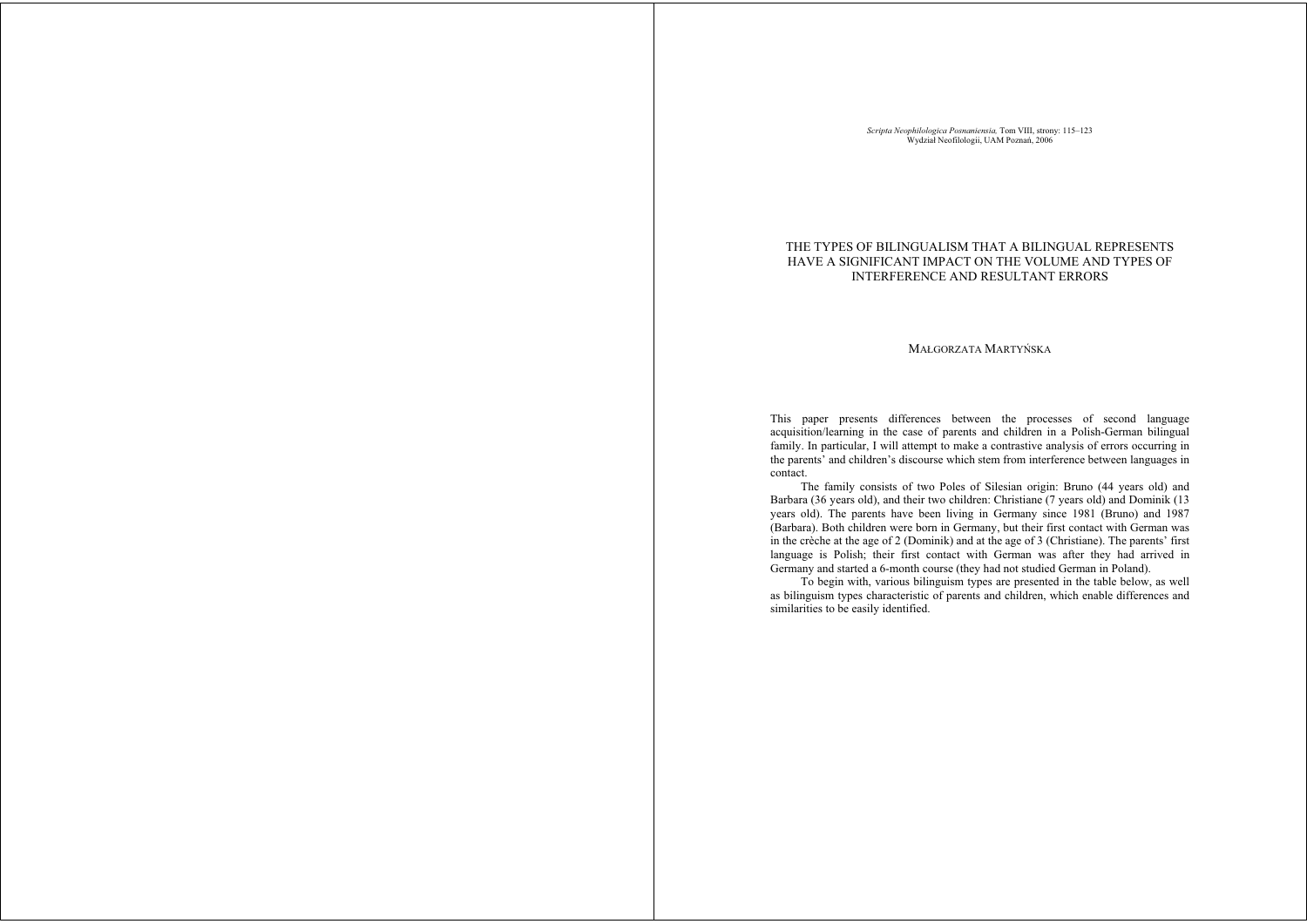# The types of bilingualism...

117

| ALL POSSIBLE BILINGUISM TYPES<br>DEPENDING ON THE CRITERION ADOPTED                                                                                                                                                                                                                                                                                                  | <b>BILINGUISM</b><br><b>TYPICAL OF</b><br>THE PARENTS                                                                                                                                                                                                                                                                              | <b>BILINGUISM</b><br><b>TYPICAL OF</b><br>THE CHILDREN                                                                                              |
|----------------------------------------------------------------------------------------------------------------------------------------------------------------------------------------------------------------------------------------------------------------------------------------------------------------------------------------------------------------------|------------------------------------------------------------------------------------------------------------------------------------------------------------------------------------------------------------------------------------------------------------------------------------------------------------------------------------|-----------------------------------------------------------------------------------------------------------------------------------------------------|
| 1) The level of fluency criterion:<br>A. Subcriterion concerning the level of proficiency<br>acquired in each language<br>- minimal bilinguism (Bausch 2003)<br>- semilinguism (Skuntabb-Kangas 1981, Bausch<br>2003, Lipińska 2003, Olpińska 2004)<br>- nearly-bilinguism (Skutabb-Kangas 1981)                                                                     | $\overline{1}$<br>A. a bilinguism<br>type close to<br>maximal<br>bilinguism                                                                                                                                                                                                                                                        | $_{1}$<br>A. nearly-<br>bilinguism                                                                                                                  |
| - maximal (complete) bilinguism, ambilinguism<br>(Bausch 2003, Grucza 1981, Skutabb-Kangas<br>1981)<br>B. subcriterion concerning the levels of individual<br>language skills (Grucza 1981, Kubiak 2003)<br>- productive (active, full) bilinguism<br>- receptive (passive, partial) bilinguism                                                                      | B. productive<br>bilinguism in<br>both languages                                                                                                                                                                                                                                                                                   | B. productive<br>bilinguism in<br>German<br>receptive<br>bilinguism in<br>Polish                                                                    |
| C. subcriterion concerning the ratio of the acquired<br>levels in the first and second language (Bausch<br>2003, Grucza 1981, Kubiak 2003, Olpińska 2004)<br>- balanced (symmetrical) bilinguism<br>- dominant (asymmetrical) bilinguism                                                                                                                             | C. more or less<br>balanced<br>bilinguism                                                                                                                                                                                                                                                                                          | C. dominant<br>bilinguism with<br>German as a<br>dominant<br>language                                                                               |
| 2). The function of languages criterion (Grucza 1981,<br>Kubiak 2003, Bausch 2003, Baker 1993, Graf 1987,<br>Lambeck 1984, Aleemi 1991)<br>- functional bilinguism:<br>· systematic, interlocutor-dependent<br>· systematic, topic-dependent<br>· systematic, situation-dependent<br>• systematic, location-dependent<br>- mixed bilinguism                          | 2) with the<br>exception of<br>parent-child<br>communication,<br>when the<br>children make<br>their parents<br>switch to<br>German (mixed<br>bilinguism) the<br>parents'<br>bilinguism can<br>be characterised<br>as functional<br>and systematic,<br>interlocutor-<br>dependent,<br>location-<br>dependent and<br>topic-dependent | 2) mostly mixed<br>bilinguism,<br>systematic,<br>interlocutor-<br>dependent<br>bilinguism is<br>sporadic (with<br>native Germans<br>e.g. at school) |
| 3) The sequence of acquisition criterion (Bausch 2003,<br>Siguàn and Mackey 1987, Baker 1993, Klein 1986,<br>Grucza 1981, Kubiak 2003)<br>- infant bilinguism, bilingual first language<br>acquisition (bilingual FLA), parallel (simultaneous)<br>bilinguism<br>- consecutive (successive, succeeding, sequential)<br>bilinguism, second language acquisition (SLA) | 3) consecutive<br>bilinguism, the<br>acquisition of<br>German started<br>about 20 years<br>later than the<br>acquisition of<br>Polish                                                                                                                                                                                              | 3) consecutive<br>bilinguism, the<br>acquisition of<br>German started<br>2-3 years later<br>than the<br>acquisition of<br>Polish                    |

Małgorzata Martyńska

| ALL POSSIBLE BILINGUISM TYPES<br>DEPENDING ON THE CRITERION ADOPTED                                                                                                                                                                                                                                                                                                                                                                                                                                                                    | <b>BILINGUISM</b><br><b>TYPICAL OF</b><br><b>THE PARENTS</b>                                                                                                                                                                                            | <b>BILINGUISM</b><br><b>TYPICAL OF</b><br><b>THE CHILDREN</b>                                                                                                     |
|----------------------------------------------------------------------------------------------------------------------------------------------------------------------------------------------------------------------------------------------------------------------------------------------------------------------------------------------------------------------------------------------------------------------------------------------------------------------------------------------------------------------------------------|---------------------------------------------------------------------------------------------------------------------------------------------------------------------------------------------------------------------------------------------------------|-------------------------------------------------------------------------------------------------------------------------------------------------------------------|
| 4) The range of bilinguism criterion (Grucza 1981,<br>Woźniakowski 1982)<br>$-$ individual bilinguism<br>$-$ group bilinguism<br>· unilateral bilinguism<br>· bilateral bilinguism<br>• permanent bilinguism<br>historical<br>migrant                                                                                                                                                                                                                                                                                                  | 4) group bilinguism:<br>· unilateral<br>· permanent<br>(migrant)                                                                                                                                                                                        | 4) group bilinguism:<br>· unilateral<br>• permanent<br>(historical)                                                                                               |
| · coincidental (temporary) bilinguism<br>5) The territory criterion (Grucza 1981)<br>- both languages were acquired in the territory of A<br>community<br>- both languages were acquired in the territory of B<br>community<br>- language A was acquired in the territory of<br>community A and language $B - in$ the territory of<br>community B<br>- languages A and B were acquired in the<br>historically bilingual territory A,B                                                                                                  | 5)<br>- language A was<br>acquired in the<br>territory of<br>community A and<br>language $B - in$ the<br>territory of<br>community B                                                                                                                    | 5)<br>- both languages<br>were acquired in the<br>territory of<br>community B<br>(Germany)                                                                        |
| 6) The circumstances of acquisition criterion (see<br>Grucza 1981, Bausch 2003, Weinert 1987, Klein<br>1986, Lipińska 2004, Woźniakowski 1982,<br>Olpińska 2004, Blocher 1982, Schönpflug 1977,<br>Fthenakis and others 1985, Graf 1987, Aleemi<br>1991, Jonekeit and Kielhöfer 1995)<br>- naturalistic, spontaneous or untutored (unguided)<br>bilinguism<br>- artificial bilinguism, classroom bilinguism<br>academic bilinguism, guided/tutored bilinguism,<br>rational bilinguism or cultivated bilinguism<br>$-$ mixed bilinguism | 6)<br>- mixed bilinguism<br>in both cases<br>$-$ in the case of<br>$Polish -$<br>naturalistic<br>acquisition<br>preceded artificial<br>$-$ in the case of<br>German - artificial<br>acquisition<br>preceded or was<br>simultaneous with<br>naturalistic | 6)<br>- mixed bilinguism in<br>the case of German<br>- naturalistic<br>acquisition<br>preceded artificial<br>naturalistic<br>acquisition in the<br>case of Polish |
| 7) The status of languages criterion (Woźniakowski<br>1982)<br>- diversified bilinguism<br>- balanced bilinguism<br>8) The criterion of the knowledge of culture developed<br>by the language communities (Grucza 1989,<br>Woźniakowski 1982)                                                                                                                                                                                                                                                                                          | $\overline{7}$ diversified<br>bilinguism (a<br>dialect of Polish<br>and Hochdeutsch)<br>8) bilinguism with<br>biculturism<br>developed to a                                                                                                             | 7) diversified<br>bilinguism (a<br>dialect of Polish<br>and Hochdeutsch)<br>8) bilinguism with<br>monoculturism<br>(German culture)                               |
| - bilinguism with biculturism<br>- bilinguism with monoculturism<br>9) The attitude to languages criterion (Lambert 1982,<br>Lipińska 2004, Olpińska 2004)<br>- additive (enriching, elite) bilinguism<br>- subtractive (impoverishing, folk) bilinguism                                                                                                                                                                                                                                                                               | certain degree<br>9) additive bilinguism                                                                                                                                                                                                                | 9) subtractive<br>bilinguism                                                                                                                                      |

116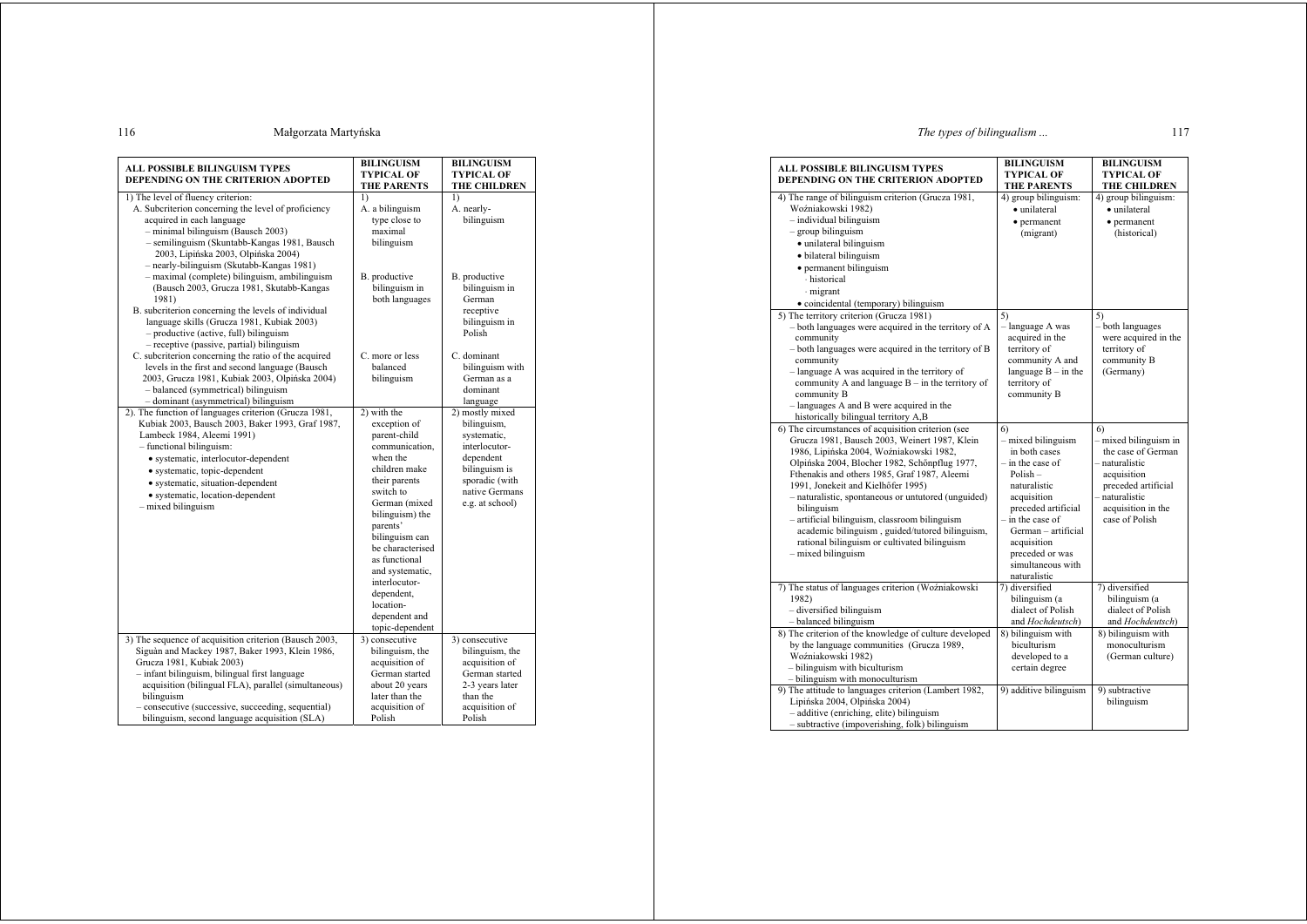#### The types of bilingualism...

#### Małgorzata Martyńska

From the abovementioned criteria we can expect that they can have various types of influence on the volume and the types of interference and, simultaneously, on the volume and types of errors.

The great number of mistakes repeated by the children, especially in the case of the 7-year-old Christiane proves that the children are unable to speak correct Polish. In fact, they avoid it, being unwilling to use it and speaking Polish only when talking to a monolingual person. The mistakes can be divided into two categories: lexical and syntactic errors.

The most common errors repeated by the children include incorrect word inflection, in particular declension of nouns, which mostly appear in the nominative instead of being inflected for an appropriate case, e.g. *ja nie mam majtki*, *ona nie ma* sukienka, nie chce jajko. These may be due to interference from German, in which, unlike in Polish, nouns are very rarely inflected for particular cases via suffix alterations, because it is usually an article preceding the noun which declines and represents a particular grammatical case. The children also have difficulties forming irregular plurals, e.g. dwa piesy.

Verb forms in a particular person singular or plural, e.g. ja umie stać na palcy, to sie może stanać (=stać), ona wezła talerze (=wzieła), as well as verb aspects, have also been found to be troublesome. Perfective verbs are replaced with imperfective ones, e.g. To jest kunowane (=kupione) nowe. Bedziem jeść (=ziemy). The latter is the reflection of the German future tense structure Futur I, consisting of the conjugated verb form of werden and the infinitive which conveys the meaning. Sometimes inappropriate verbs are used, e.g. To nie ma (=jest) ryba, To nie ma dobrze tyle słodyczy jeść, nie mogę tego utnać (=uciąć). Some comparatives of adjectives may also be formed incorrectly, e.g. Moie jaiko jest grubniejsze.

The second most common errors are interjections of German or Silesian origin. They mostly appear in the form of "quotations", which are outright transfers of phonemic sequence from German into Polish. These words or phrases that do not exist in Polish and are not integrated grammatically are usually used when the desired Polish equivalent does not come to the speaker's mind, e.g. To jest moje Schulkolegen, Daj mi ten Ball, Moja Tante mi kupi.

The other group within interjections are loanwords from German but slightly modified via assimilation of their phonetic form to Polish and adaptation of Polish declension endings, e.g. czy mogę ta biała zosa (Sosse) skosztować?, kanapka z kejzą, Krystianka (the Polish version of the German name Christiane), witaminy od omy.

Other errors include: loan-translations of a foreign word-formative pattern, e.g. Co w balet-szkole robisz? and of a foreign word meaning, e.g. Ania mi umyla (wyprała) zoki Znasz (umiesz) takie coś robić?

Syntactic mistakes in the children's discourse are plentiful. The sentence order seems to be most affected, that is Polish sentences are spoken with a German word order, typically in subordinate clauses where the predicate goes to the end of the sentence, e.g. Nie wiesz, co folia jest?

Moreover, strongly bound elements of the predicate group, e.g. a modal verb and

the following infinitive, may be separated, which in Polish is incorrect, e.g. kiedys muszą te pany taka sukienka mieć, ja nie umiem zoka ubrać. These mistakes stem from creating syntactic replicas of German sentence structure and they also include:

- $\overline{a}$ using an infinitive as an imperative, e.g. Cicho być!
- using a replica of the German structure  $von + Dative$  instead of possessive adjectives or nouns in the genitive case, e.g. To jest od niego  $( = |e\rangle)$ dziewczyna. Nie mamy od psa paszportu. To jest od Dominika piłka:
- using a single negative while there should be double, typical of Polish sentences. e.g. nic idzie już. nic dzieje się, mama nic o tego wię, on może żadne Cole pić
- applying German verb patters to Polish verbs, e.g. To smakuje na kawa. Mama tego nie pozwoliła
- creating replicas of other German structures, e.g. To jest rower albo?, Jaki stary jesteś?, To jest kupowane nowe.

The parents make much fewer syntactic mistakes than the children and most of the abovementioned syntactic error types did not even appear.

The most common mistake in the case of the parents is German- or Silesian-origin interjections in the form of "quotations", which are outright transfers of phonemic sequences from German into Polish, e.g. Gott sei dank, że tę robotę dostał / Genau / Na ia / Klar / On jest kaputt z nerwami, or in the form of loanwords from German slightly modified via assimilation of their phonetic form to those typical of Polish and adaptation of Polish declension endings, e.g. Zatrzymamy sie na tankszteli. Pojedziemy autobana. Mam dziś dużo bűglowania. Syntactic replicas or problems with verb aspects are very rare in the parents' discourse, e.g. Masz/dostales glod? / Bedziemy jeść (=zjemy). Interestingly, such internationalisms as *euro* or *DVD* reflect German pronunciation, even when they appear in a Polish sentence and are preceded by a Polish cardinal number.

As we can see from the above description the number and the types of the mistakes made by different bilinguals (that is parents and children) can vary. The difference in the number of parents' and children's mistakes may have its roots in the fact that the parents are nearly maximal bilinguals, which means that they have achieved a level of proficiency in both languages similar to that of the native speakers and they have no problems fluently communicating in either Polish or German. Productive bilinguism, that is the acquisition of proficiency in all language skills in both languages (speaking, listening comprehension, reading and writing), as has occurred in the case of the parents also contributes to small amount of the negative transfer in their discourse.

The children make a much greater number of mistakes, which demonstrates vast deficits in their lexis and morphosyntax. They are nearly-bilinguals, because in one of the languages (German) they have achieved a native speakerlike proficiency, while in the other (Polish) their competence is at a much lower level. This may of course be temporary, but taking into consideration the present circumstances it may be assumed that their level of competence in Polish will gradually drop due to the following factors:

118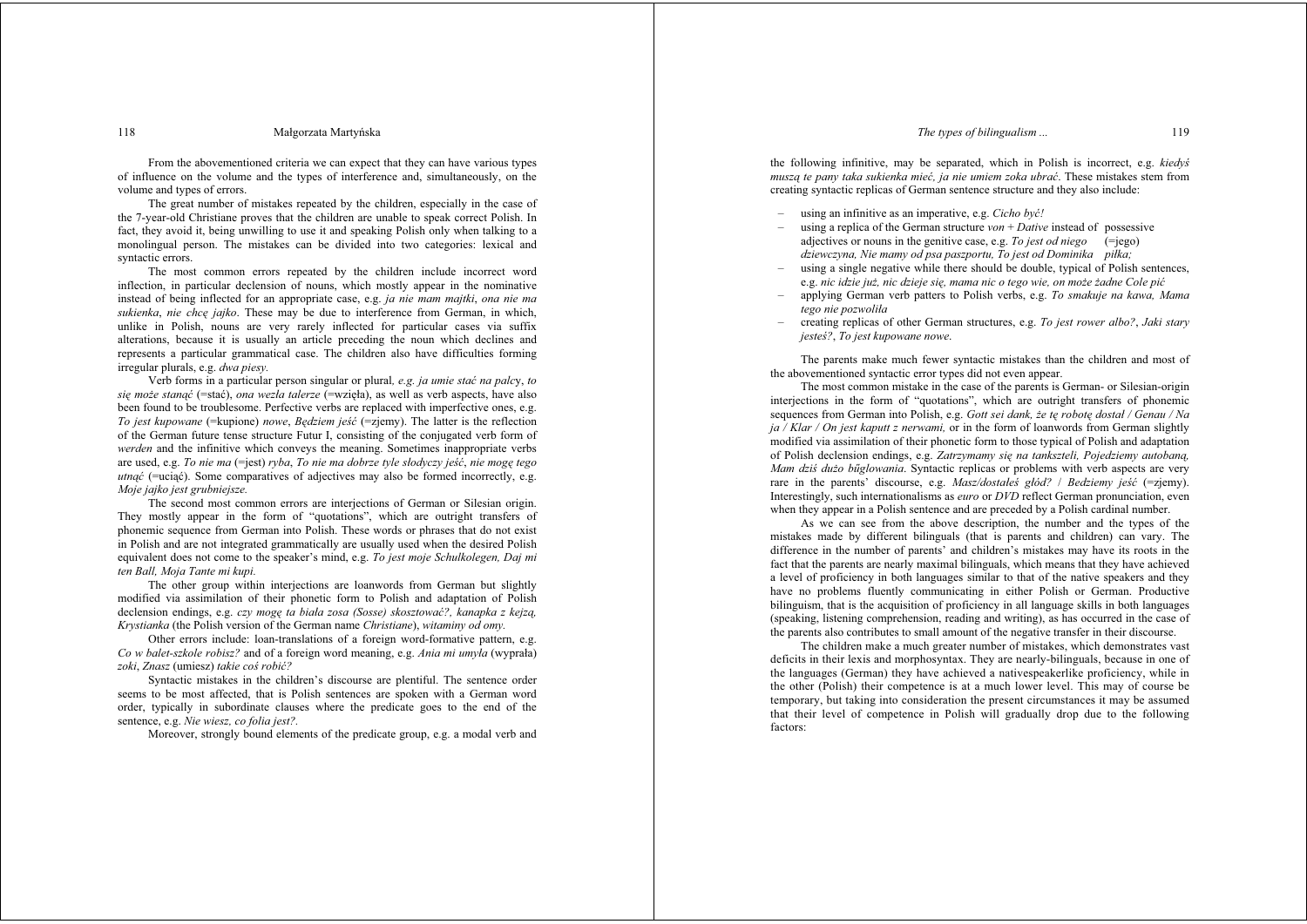#### *The types of bilingualism ...* 121

#### 120 Małgorzata Martyńska

- the parents do not care about the improvement of their children's Polish
- there are very few occasions prompting the children to use Polish (Germanspeaking school and local environment)
- the children are reluctant to use Polish and are facing more and more difficulties speaking it
- the children have never been (and probably never will be) taught Polish formally at school

 Those problems are additionally multiplied in the case of the children by their different (unlike in German) levels of language skill acquisition in Polish (receptive bilinguism). Both children are proficient in the four language skills in German (speaking, listening comprehension, writing and reading), whereas in Polish they have developed the speaking and listening comprehension skills to a certain degree, they can read very simple texts but they cannot write.

 This can lead to the conclusion that the children are representatives of dominant bilinguism, because the communicative range in German is wider than in Polish. German is more intensively used and it is with this language that the children have more contact (the school, local environment and their home are places where German is used, even in parent-child communication). The lack of encouragement and motivation from parents to use Polish at home more often is another contributory factor supporting the dominance of German over Polish and, simultaneously, increasing the volume of interference from the dominant language in the children's discourse.

 The function of languages criterion also determines to a certain degree the volume of negative transfer. If in the parent-child contact code switching, that is constant alternation between German and Polish, is very abundant, and, simultaneously, the functional diversification of those two languages is not rigorous and clear because they are used in neither separate nor precisely determined contexts (mixed bilinguism), then mistakes in such communication are more likely to occur. They are more likely to occur in the discourse of the children who often make their parents switch to German. The parents in most cases represent functional bilinguism, which means that Polish and German perform diverse functions in communication acts, so consequently they commit fewer errors. The decision as to which language has which functions in their case depends mostly on:

- interlocutors: in contacts between husband and wife and between employer and Polish employees, Polish is more frequent, so it is functional, systematic and interlocutor-dependent bilinguism that prevails, with the exception of the parentchild communication. The children, being reluctant to use Polish, very often make their parents switch to German, even if the conversation was started in Polish.
- location of the communication act: among family members or at home apart from the abovementioned parent-child communication – Polish prevails due to the presence of Polish native speakers in the home, such as Polish employees, au pair and home help. German is used outside the home, which is obvious since the family lives in a German-speaking community.

– topic of the communication act: when speaking about their feelings, the parents prefer to use Polish, while they speak German in formal, official situations (functional, systematic and topic-dependent bilinguism)

 The sequence of acquisition criterion is also a very crucial one, reflecting which language was acquired first, and which second. Although both the children and the parents represent consecutive bilinguism, there was a greater (20 years) delay in starting the acquisition of German in the case of the parents than in the case of the children (2 or 3 years), which may also be reflected in the volume of interference. The parents acquired Polish as their first language and it is this language that they regard as their native one and that they studied formally at a Polish school. Both of them started to study German only after their arrival in Germany, attending a six-month course and acquiring the language in a natural way at the same time. The lack of simultaneity in the acquisition of the two languages, that is the delay in the beginning of second language acquisition, is typical of people who acquired a second language as adults, especially emigrants.

 In the case of the children, Polish was the language used by their mother, and later an au-pair, although they were born in Germany. It was a language that they picked up from their parents and never studied formally at school. The beginning of their German acqusition was in the crèche at the age of 2 (Dominik) and 3 (Christiane). Until then Polish was used at home because the parents were not fluent in German at that time. Moreover, a Polish au-pair was taking care of the children. Consequently, it cannot be stated that both languages were acquired simultaneously in earliest childhood, because German acquisition started 2 and 3 years later.

 The range of bilinguism and the territory criteria are also of some importance here. The children were born as prospective bilingual members of a bilingual community (historical bilinguism) and acquired both languages in the German-speaking community, while the parents became bilingual as a result of emigration to Germany (migrant bilinguism) and acquired each language in a different country, the first in Poland, and the second in Germany.

 The different circumstances of Polish acquisition are an additional factor. What the processes of Polish and German acquisition have in common in the case of the parents is that two different forms of acquisition (naturalistic and artificial) mix with each other in the case of each of the languages. In the case of Polish, its naturalistic acquisition started when the parents were born in a Polish-speaking community, and its artificial acquisition started when their formal education at school began. So in the case of Polish, naturalistic acquisition preceded artificial acquisition.

 The situation is different in the case of German. Here we can say that artificial acquisition preceded or was simultaneous with naturalistic, because immediately after arriving in Germany the parents started a 6-month course of German (they had not studied it before they left Poland) and simultaneously or with a slight delay they started to acquire it in a naturalistic way.

 Being born in a Polish-speaking community, the children acquired Polish via participating in this community which consisted of their parents, the au-pair, their